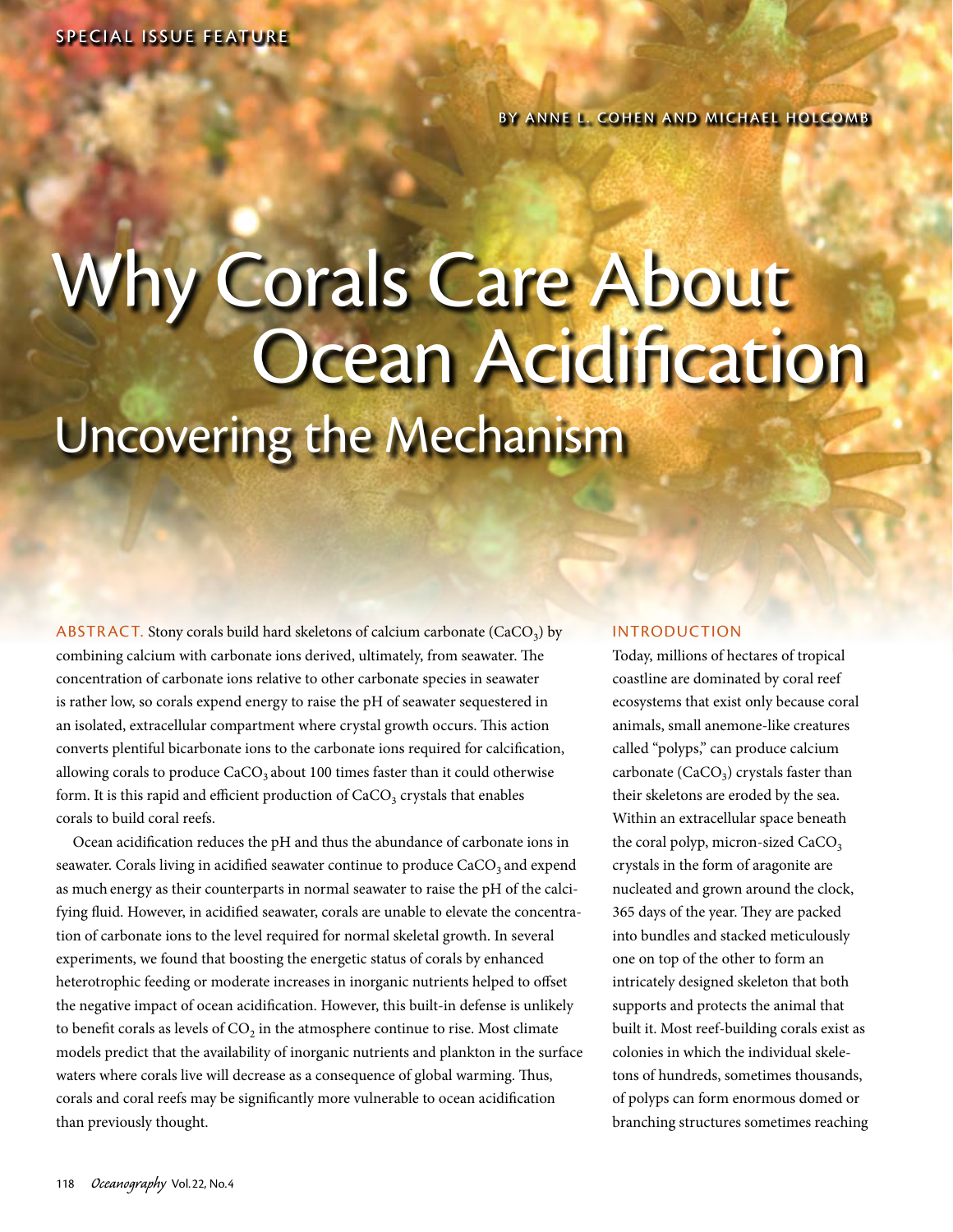several meters in height. Countless skeletons accreted over many millennia provide the reef framework, the concrete jungles of the tropical ocean that provide myriad marine and terrestrial species with habitat, nesting grounds, and food. For human populations along tropical coastlines, healthy reefs provide natural buffers to beach erosion, barriers to tsunamis and hurricanes, and significant income through tourism and fisheries. By one estimate, the net global economic value of coral reefs worldwide is a staggering \$29.8 billion each year (Cesar et al., 2003).

Over the next century, rising levels of atmospheric  $CO<sub>2</sub>$  will increase the concentration of total dissolved inorganic carbon (DIC) in seawater, but simultaneously reduce seawater pH and the abundance of carbonate ions  $[CO_3^{2-}]$ that corals and other marine calcifiers use to build their skeletons. For this reason, there is growing concern that the so-called "acidification" of the surface ocean may slow rates of  $CaCO<sub>3</sub>$  production or "calcification" by reef-building corals to a point where rates of reef erosion exceed rates of skeletal accretion, leading to the gradual, worldwide loss of coral reef ecosystems as we know them. Data from a wide range of laboratory experiments have fueled this concern, demonstrating that coral calcification (skeleton-building) can be highly sensitive to changes in seawater carbonate ion concentration.

In this paper, we show how this process might work using a model based on the behavior of nonbiological (abiogenic) aragonites when grown in increasingly "acidified" seawater. We show that coral calcification under any circumstances is energetically costly to the coral animal and that the energy

required for successful skeleton-building increases as the acidity of the ocean increases. We present evidence that corals growing under nutrient-replete conditions can redirect the extra energy provided by slightly elevated levels of inorganic nutrients or food toward calcification, thus dampening the negative impact of ocean acidification. Finally, we consider the implications of a changing climate, including predicted reductions in surface ocean nutrient concentrations and primary productivity, for the future of corals and coral reefs.

#### Biominer alization Basics

Understanding the fundamentals of coral calcification (i.e., the processes involved in the nucleation and growth of aragonite crystals) is a crucial first step in predicting the response of corals and coral reef ecosystems to future climate change, including ocean acidification. A useful place to start thinking about calcification strategies in the marine environment is to recognize that all marine calcifiers, including the reef-building or "stony" corals, have to overcome the kinetic barriers to CaCO<sub>3</sub> precipitation that exist naturally in seawater.

Today, the surface ocean is supersaturated with respect to  $CaCO<sub>3</sub>$ , which means that there are more than enough calcium and carbonate ions in solution to enable CaCO<sub>3</sub> to precipitate out. The saturation state of seawater with respect to aragonite, the form of calcium carbonate that corals produce, is denoted by the symbol  $\Omega_{\text{ar}}$ . It is defined as the product of the actual measured concentrations of calcium and carbonate ions dissolved in seawater divided by the product of the concentrations of calcium and carbonate ions when

they are saturated (at equilibrium) in seawater, as follows:

## $\Omega_{\text{ar}} = [Ca^{2+}] \times [CO_3^{2-}] / [Ca^{2+}] \times [CO_3^{2-}]$  sat.

Because the calcium ion concentration  $[Ca^{2+}]$  in seawater is very high and relatively constant, variations in  $\Omega_{ar}$  are determined mainly by the carbonate ion concentration  $[CO_3^{2-}]$ . Today, the  $[CO_3^{2-}]$ of seawater in the low-latitude surface ocean is about 250 µmol kg-1. Aragonite saturation is reached at a  $[CO_3^{2-}]$  of about 60  $\mu$ mol kg<sup>-1</sup>. Thus, the tropical surface ocean is, in general, but with notable exceptions such as the eastern tropical Pacific, about four times supersaturated with respect to aragonite.

When  $Ω_{\text{ar}} > 1$  (i.e.,  $[CO_3^{2-}] >$ 60  $\mu$ mol kg<sup>-1</sup>), aragonite should, theoretically, precipitate from seawater. Conversely, when  $\Omega_{ar}$  < 1, aragonite should dissolve in seawater. The warm tropical ocean where most coral reefs are found is highly supersaturated with respect to aragonite, in other words,  $\Omega_{ar}$  can be significantly greater than 1. Nevertheless, neither calcite nor aragonite will form spontaneously because there are kinetic barriers that prevent nucleation and/or crystal growth. These kinetic barriers include the high hydration energy of the calcium ions (e.g., Lippmann, 1973), the low concentration and activity of the carbonate ions (e.g., Garrels and Thompson, 1962; Lippmann, 1973), and the presence of high concentrations of sulfate and magnesium (e.g., Usdowski, 1968; Kastner, 1984).

Most marine calcifiers, therefore, must nucleate and grow  $CaCO<sub>3</sub>$  crystals within compartments that are isolated or semi-isolated from the external seawater, and within which they can modify, regulate, and control conditions, including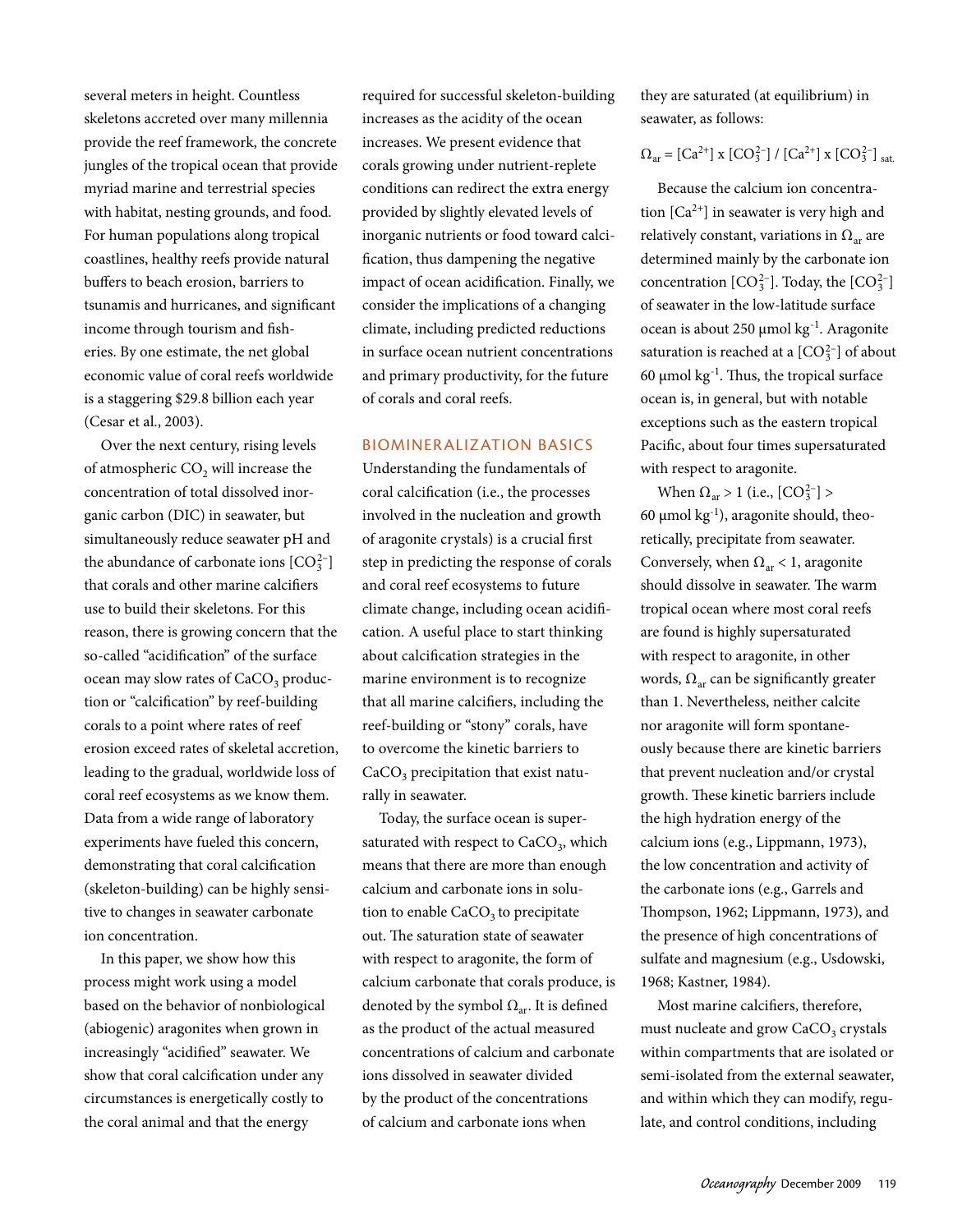

Figure 1. The coral animal (polyp) manipulates the chemistry of seawater sequestered in an isolated calcifying compartment to produce many millions of tiny calcium carbonate (aragonite) crystals that are assembled into a skeleton. In (A), each polyp (p) in the colony builds its own skeleton, the corallite (cl). The polyp sits atop of, and completely covers, the skeletal surface. The arrow points to the interface between the basal epithelial cells and the skeletal surface, where calcification occurs. In (B), the skeleton is composed of radiating arrays of needle-shaped crystals (f) that grow on aggregates of fine granular crystals (g). In (C), the granular crystals are accreted at night and in (D), the needle-shaped crystals are accreted mainly in the day. Scale bars: (A) 500 µm, (B) 10 µm, (C) and (D) 1 µm. (A) is adapted from Veron (1993)

in some cases the carbonate chemistry of the calcifying fluid, to enable  $CaCO<sub>3</sub>$ . precipitation to occur. Coccolithophores and gorgonians, for example, produce calcite and high-magnesium calcite intracellularly, the marine alga *Halimeda* accretes aggregations of acicular aragonite needles extracellularly within spaces created between cell membranes, and corals and mollusks accrete their CaCO<sub>3</sub> crystals within compartments created between the tissue and the existing skeleton or shell. In addition, there is substantial evidence for the involvement of organic molecules in the biomineralization processes of many marine

**Anne L. Cohen** *(acohen@whoi.edu) is Research Specialist, Department of Geology and Geophysics, Woods Hole Oceanographic Institution, Woods Hole, MA, USA.* **Michael Holcomb** *is PhD Candidate, Joint Program, Woods Hole Oceanographic Institution, Woods Hole, MA, USA.*

calcifiers. Organic molecules may play a role in reducing the surface free energy required for nucleation (e.g., Teng et al., 1998), in guiding site-specific nucleation that results in species-specific skeletal architectures, or in buffering the pH of the calcifying fluid against large fluctuations in internal  $CO<sub>2</sub>$  concentrations caused by cycles in photosynthesis and respiration (Holcomb et al., 2009).

In stony corals, skeletal formation is entirely external to the organism (extracellular) but the skeleton is not exposed to seawater. Corals either sit on top of or wrap themselves around their skeletons (Figure 1A) and the skeletal surface is completely enveloped by tissue, separated from the external seawater environment by four layers of cells. Data from a combination of geochemical, mineralogical, and tracer dye studies indicate that seawater is likely the starting fluid for calcification (Cohen et al., 2001, 2009; Braun and Erez, 2004; Gaetani and Cohen, 2006; Holcomb et al., 2009), and

it is transported to the site of calcification located between the base of the calicoblastic epithelium and the existing skeletal surface (Braun and Erez, 2004). The route by which seawater enters this space remains unclear, although calcein dye tracer studies rule out cross-membrane transport (Braun and Erez, 2004). One possibility is that the calicoblastic epithelium that loosely but directly overlies the skeletal surface (or reef substrate in the case of newly settled noncalcified polyps) pulsates, periodically lifting away from the skeletal surface to create small pockets that fill with seawater via paracellular channels or other "leaks" in the tissue membranes.

# Abiogenic Aragonite Crystals Provide a Window ON THE CORAL'S CALCIFYING Environment

For reasons discussed above, bringing seawater into a calcifying compartment is not, by itself, adequate for producing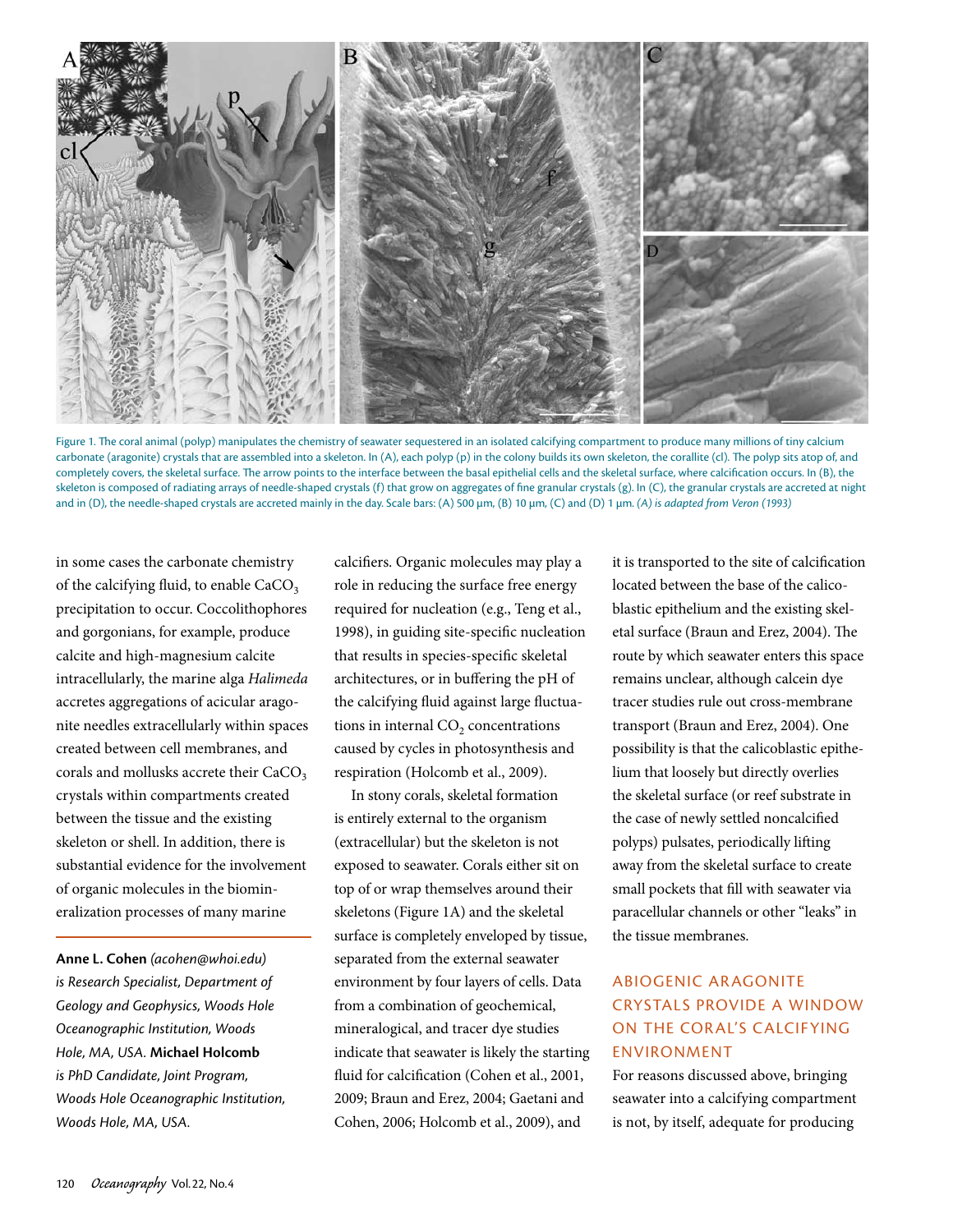aragonite crystals, at least not at the rate that corals need to build their skeletons. Kinetic inhibition of aragonite nucleation and growth has to be overcome, and there are several ways this could be accomplished by the coral. The exact mechanisms involved have important implications for understanding and predicting the impact of ocean climate changes on coral; however, opportunities for scientists to directly observe or monitor the site of calcification in corals have been limited because of its small size and inaccessible location beneath the tissue. One approach that has proven fruitful is to compare the composition and morphology of coral aragonites with abiogenic aragonites precipitated experimentally from highly supersaturated seawater solution in a laboratory beaker (e.g., Gaetani and Cohen, 2003; Holcomb et al., 2009).

Figure 1B–D shows the morphology and microstructural arrangement of crystals in a coral skeleton. All the different components of the skeleton seen in Figure 1A are built of bundles of fine, needle-shaped crystals that are several microns in length (f in Figure 1B and Figure 1D) and that radiate from discrete aggregations of tiny granular crystals, each several nanometers in diameter (g in Figure 1B, and Figure 1C). In many corals, there is a distinct diurnal cycle to the formation of these crystals: the granular crystals form at night, whereas the needle-shaped crystals form during the day (Holcomb, 2009). Each aggregate of granular crystals and its associated bundle of needles is called a sclerodermite (Wells, 1956). Sclerodermites are the basic building blocks or "bricks" of the coral skeleton.

Aragonite crystals precipitated in the laboratory from a highly supersaturated seawater solution in the absence of a

coral (i.e., abiogenic aragonites) bear remarkable resemblance to the coral sclerodermites (Figure 2). Nucleation, which occurs at very high aragonite saturation states ( $\Omega_{ar} > 20$ ), produces aggregates of submicron-sized granular crystals. At lower aragonite saturation states ( $\Omega_{ar}$  ~ 6–19), crystal growth is favored over nucleation. The growth phase produces bundles of fine, needleshaped crystals. Each aggregate of granular crystals and its associated needle-shaped crystals is called a "spherulite" (Figure 2B; Holcomb et al., 2009). Aragonitic spherulites precipitated from a supersaturated seawater solution are compositionally (i.e., chemically) and morphologically similar to coral "sclerodermites," as evident in Figure 2. Based on this similarity, it is feasible that one mechanism corals may employ to achieve aragonite nucleation and growth is by elevating the saturation state of seawater trapped in an isolated or semiisolated calcifying compartment (Cohen and McConnaughey, 2003).

Abiogenic aragonites grown experimentally from seawater over a range of aragonite saturation states show systemmatic and progressive changes in crystal morphology caused by changes in crystal growth rate (Figure 3). Crystals grown experimentally at relatively low aragonite saturation states ( $\Omega_{ar} \sim 6$ ) are short, wide, and highly faceted, consistent with low crystal growth rates (e.g., Lofgren, 1974, 1981; Figure 3C). When the saturation state of the experimental seawater is increased during growth, the crystals produced are longer and thinner, more bladelike in appearance, and less faceted, consistent with a progressive increase in crystal growth rate (Figure 3A,B). This change in crystal morphology with increasing seawater saturation state can be quantified using the crystal aspect

ratio or the ratio of its length to its width. In Figure 3D, the aspect ratio of aragonite crystals grown under experimental conditions is plotted against the saturation state of the seawater in which they grew. The crystal aspect ratio is linearly related to aragonite saturation state. The lower the seawater saturation state, the lower the crystal growth rate, and thus the lower the crystal aspect ratio. The relationship between seawater saturation state and crystal aspect ratio in these experiments can be described by the following equation:

 $\Omega_{\text{ar}}$  = 0.93 ( $\pm$  0.06) x crystal aspect ratio ( $\mu$ m) + 0.20( $\pm$  0.89); r<sup>2</sup> = 0.94.

This relationship between crystal aspect ratio and aragonite saturation state can be applied to coral skeletons to



Figure 2. Aragonite crystals produced by corals (B) and aragonite crystals produced experimentally from a highly supersaturated seawater solution (A) share many similarities that allow us to conclude that corals expend energy to elevate the saturation state of seawater in order to calcify. In both (A) and (B), bundles of aragonite fibers radiate out from a central region occupied by aggregates of submicron-sized granular crystals. Scale bars are 1 µm in both. *Images adapted from Cohen and McConnaughey (2003) and Holcomb et al. (2009)*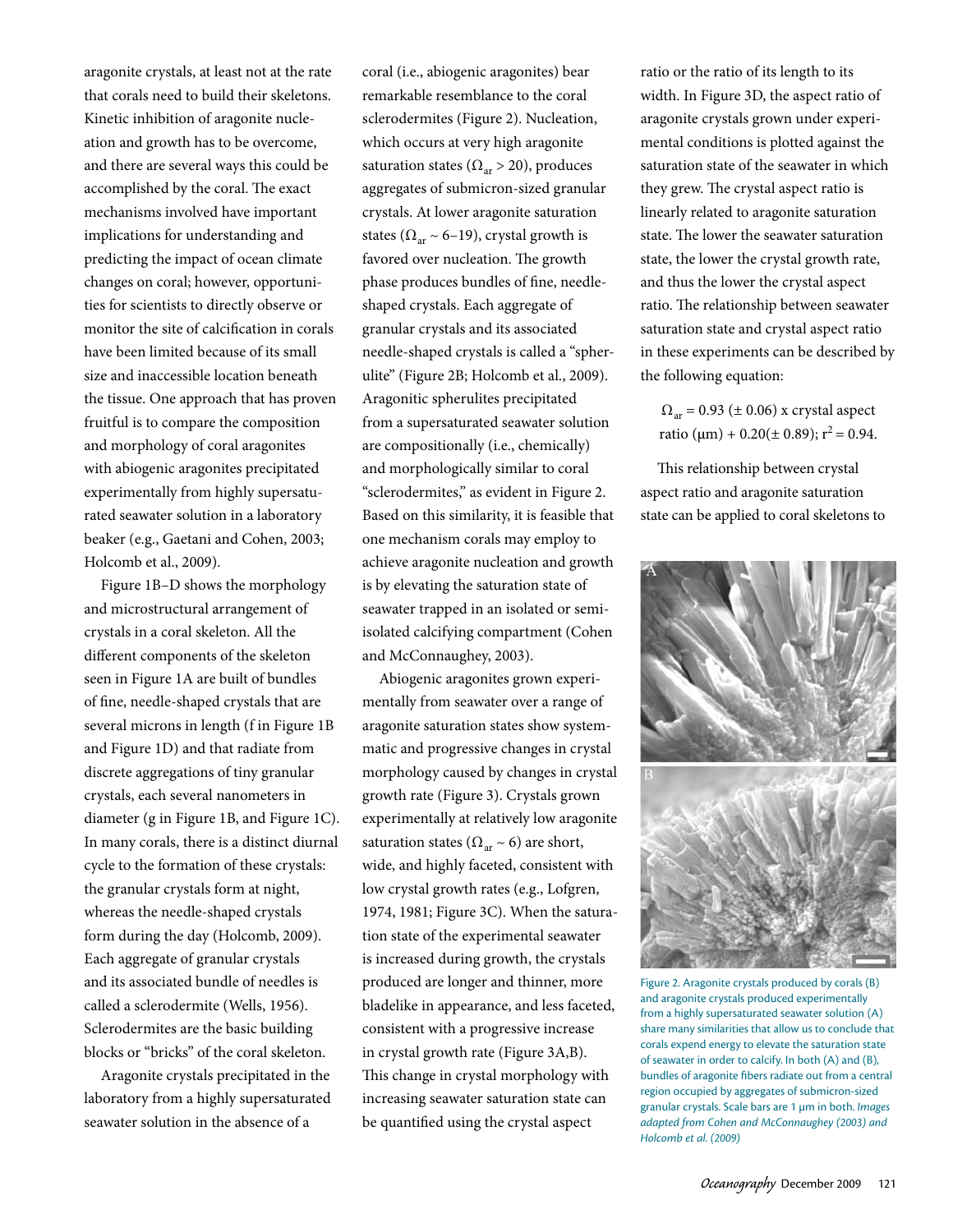constrain the aragonite saturation state of the calcifying fluid of corals reared under different conditions. Aspect ratios estimated from measurements of crystals in wild coral skeletons using scanning electron microscope (SEM) images can range from  $\sim$  11 in the ahermatypic coral *Astrangia* to 20 in the septa of a tropical *Porites* coral. Using the equation above, we can estimate the saturation state of the coral's calcifying fluid during active calcification. Doing so reveals that conditions within the calcifying space during crystal growth are significantly elevated above that of the external seawater, with  $Ω$  values between 10 and 19.5. Note, however, as we are able to nucleate these crystals in the laboratory only at  $\Omega_{ar}$ 

values of 20 and higher. Thus, the nucleation phase, which results in formation of aggregates of submicron-sized granular crystals, likely occurs at even higher aragonite saturation states.

Al-Horani et al. (2003) placed micro-pH electrodes within the calcifying space of the zooxanthellate coral *Galaxea fascicularis* while manipulating light levels in the laboratory. The pH of the fluid within the coral's calcifying compartment cycle from ambient seawater values ( $\sim$  8.2) in the dark to values significantly elevated above ambient  $(> 9.0)$  in the light, when most of the calcification occurs. This rise in pH translates to an increase in the aragonite saturation state of the calcifying





fluid that is significantly above that of the ambient seawater, potentially five to 10 times higher depending on DIC concentration. Al-Horani et al. (2003) also reported a small increase,  $\sim 10\%$ above ambient, in the concentration of calcium ions at the calcifying site. This increase suggests that the elevation in fluid saturation state in the coral's calcifying compartment may be driven largely by an increase in carbonate ion concentration and to a lesser extent by the change in calcium ion concentration.

# Calcification Is Energetically Costly

Thus, conditions within the coral's calcifying region during active calcification are very different from those of the external seawater environment. Fluid with the pH, calcium, and carbonate ion concentration of the external seawater is brought into the calcifying space at the base of the polyp tissue, but does not stay that way for very long. Indeed, if Al-Horani et al.'s (2003) unique timeseries data of pH changes at the site of calcification reflect actual conditions and changes within the calcifying space over the diurnal cycle, then the saturation state of the calcifying fluid ramps up immediately following daybreak.

How is this achieved? Cohen and McConnaughy (2003) proposed that rapid and effective elevation of calcifying fluid pH and saturation state could be achieved with a plasma membrane Ca<sup>2+</sup>-ATPase acting as a  $Ca^{2+}/H^+$  exchanger (or antiporter), which removes two  $H^+$  ions from the calcifying fluid for every  $Ca^{2+}$  ion transported from the calicoblastic epithelial cells into the calcifying space. By this process, calcifying fluid saturation can be elevated significantly above ambient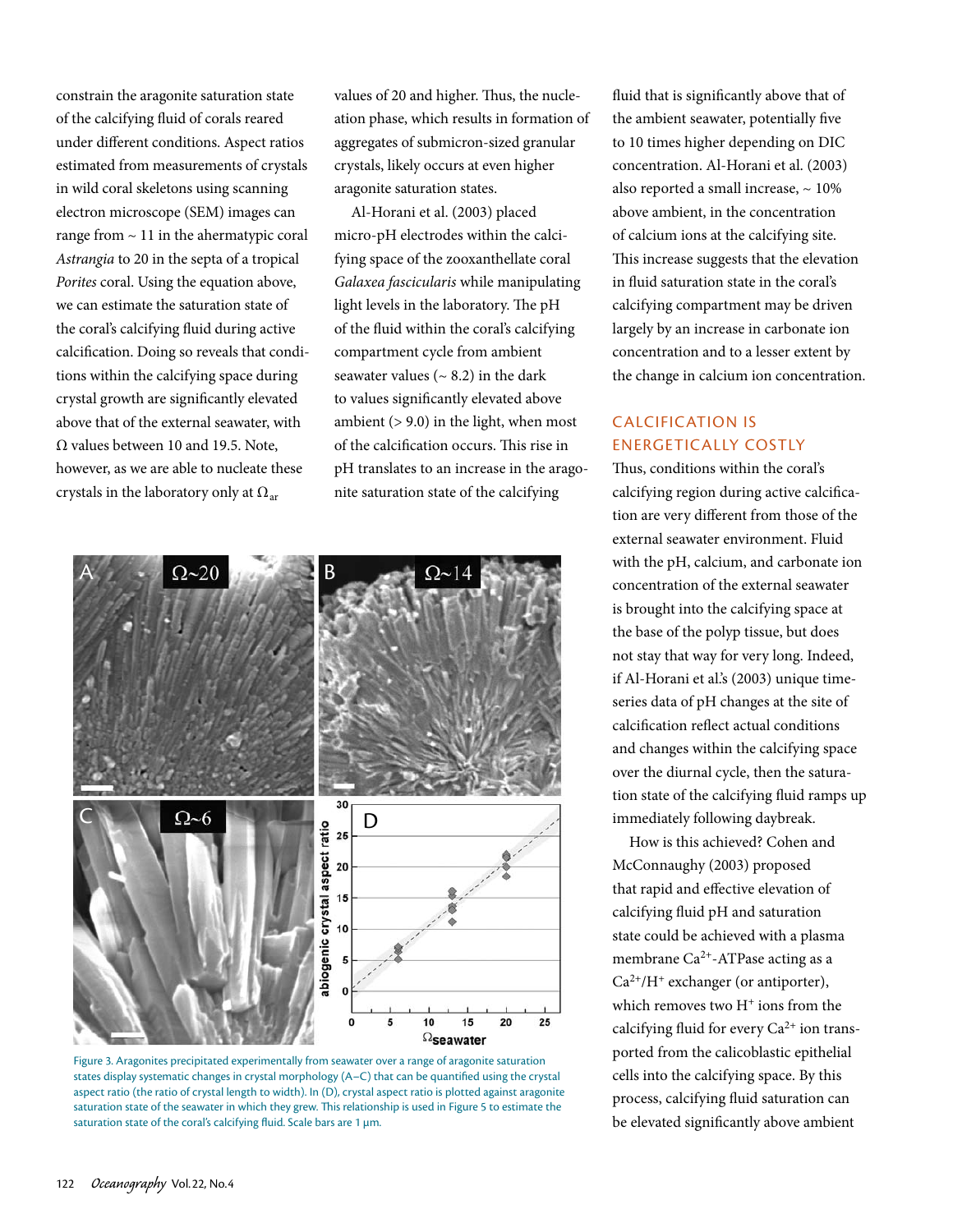seawater in a very short amount of time. Subsequent work by Zoccola et al. (2004) lends some support to this model, showing that Ca2+-ATPase expression is highly concentrated in the calicoblastic epithelial cells that overly the coral skeleton and are presumed to be involved in calcification.

The potential role of  $Ca^{2+}-ATP$ ase, proton pumps and other enzymes in coral calcification highlights the energetic cost to the coral of producing aragonite crystals to build a skeleton. Under the Cohen and McConnaughey (2003) model, every  $\mu$ mol of CaCO<sub>3</sub> produced by the coral requires the removal of two  $\mu$ mol protons (H<sup>+</sup> ions) from the calcifying fluid, and the expenditure of 1 µmol of "energy" or ATP. For a coral producing 3.7  $\mu$ mol CaCO<sub>3</sub> per hour and respiring at a rate of 3.1  $\mu$ mol CO<sub>2</sub> per hour (e.g., Dennison and Barnes, 1988), and assuming 6 mol ATP per mol  $CO<sub>2</sub>$ produced, calcification may consume up to 20% of the coral's energy budget. When the energy required to produce organic matrix proteins that constitute 0.1–1% of the coral skeleton is included, up to 30% of the coral's energy budget may be devoted to calcification (Allemand et al., in press). Although these estimates of the energetic cost of calcification are preliminary, it is clear from studies of corals reared under fed and starved conditions (e.g., Houlbreque et al., 2008) that calcification is an active, physiological process that requires significant amounts of energy to drive it.

## How Ocean Acidification **IMPACTS CORAL CALCIFICATION**

Most experimental studies with corals reared under elevated CO<sub>2</sub> conditions indicate that a decrease in  $\Omega_{ar}$  can have a profound negative influence on skeletal growth (Figure 4; see Kleypas and Yates, 2009). This is most likely due to the lowering of seawater carbonate ion concentration  $[CO_3^{2-}]$  and, thus, the initial availability of ions required to build CaCO<sub>3</sub> crystals.

Cohen et al. (2009) found that corals reared in highly corrosive (i.e., undersaturated) conditions were able to accrete and maintain aragonite crystals beneath the polyp, testifying to the organism's degree of control on the internal calcifying environment (Figure 4D). However, the skeleton accreted under these conditions was far from healthy, and SEM images of the aragonite crystals revealed that their morphology, organization, and packing is very different from those accreted by corals under ambient CO<sub>2</sub> conditions. Figure 5 illustrates progressive changes in coral crystal morphology as a function of seawater saturation state in the experimental aquaria. Aragonite crystals accreted by corals reared under ambient  $CO<sub>2</sub>$  are similar to those found

in coral skeletons collected in the field: acicular in shape, several µm in length, 0.5–1 µm wide, tightly packed into discrete bundles, and oriented with their c-axes aligned or in parallel with adjacent crystals in the bundle (Figure 5A). Crystals in coral skeletons accreted in seawater with decreasing saturation states show progressive changes in crystal morphology that are consistent with a slowdown in crystal growth rate (Figure 5B–D). Individual crystals within bundles become increasingly short, fat, and faceted as the saturation state in the aquarium seawater decreases. Near aragonite saturation ( $\Omega_{ar} \sim 1$ ), the crystals are no longer organized into discrete, tightly packed bundles, and in the strongly undersaturated treatment  $(\Omega_{ar} \sim 0.2)$ , the crystals are no longer oriented with their c-axes in parallel. In this treatment, crystal growth is so slow that crystal morphology assumes an orthorhombic shape characteristic of aragonite grown slowly at near equilibrium conditions (Figure 5D).



Figure 4. Ocean acidification negatively impacts the skeletal growth of eight-dayold corals reared from planula larvae in laboratory aquaria. In these images, the polyp has been removed to reveal the first skeleton or "primary corallite." In A,  $\Omega_{ar}$  of the aquarium seawater is ~ 3.7; in B,  $\Omega_{ar}$  ~ 2.4; in C,  $\Omega_{ar} \sim 1$ , and in D,  $\Omega_{\text{ar}} \sim 0.2$ . A–D scale bars are  $\sim 100 \mu m$ . *From Cohen et al., 2009*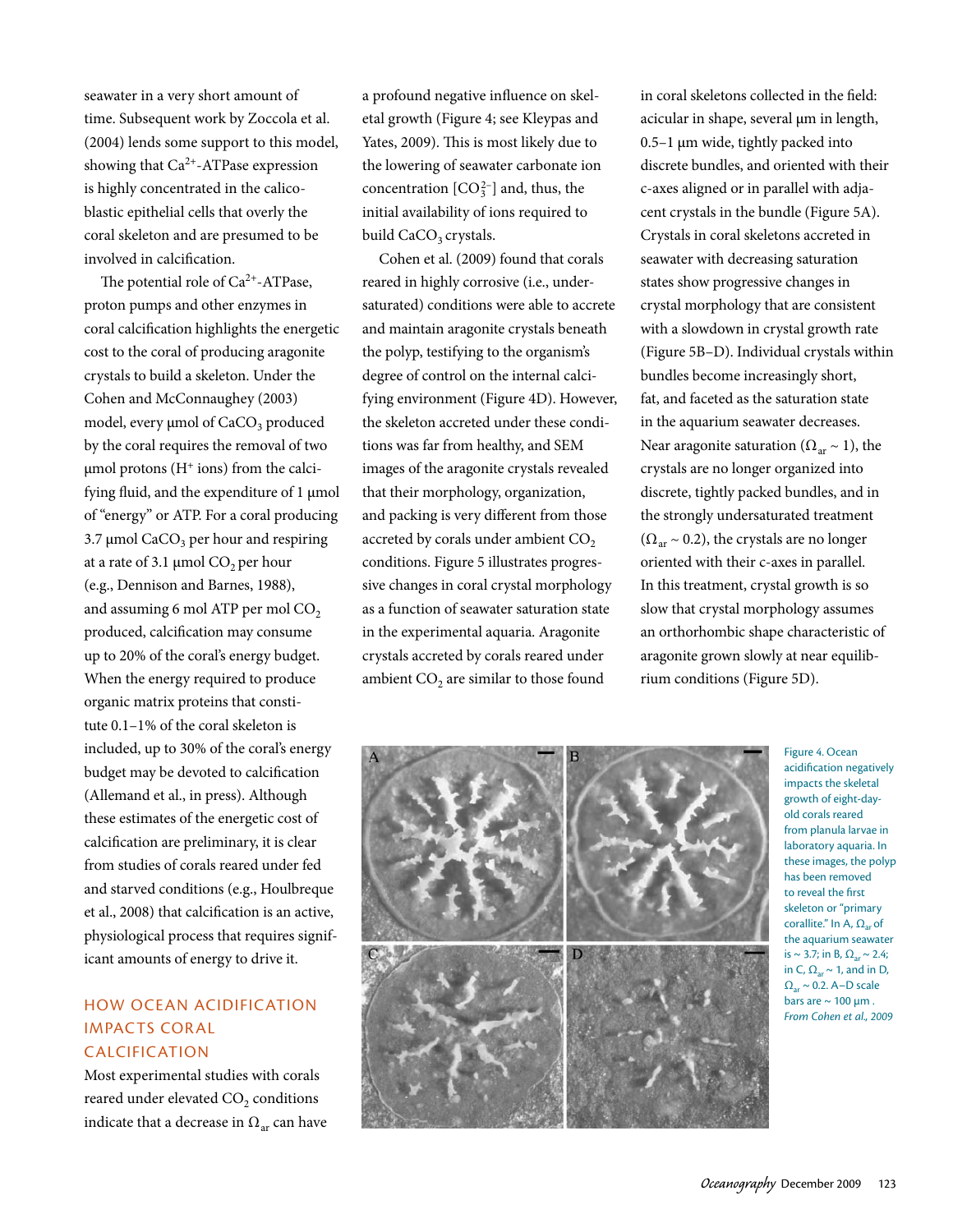In Figure 5E, we plot the aspect ratio of crystals accreted by corals reared in seawater with  $\Omega_{ar}$  ranging from ambient (3.7) to strongly undersaturated (0.2). Note that the aspect ratio of the crystals decreases as the  $\Omega_{ar}$  of the aquarium seawater decreases. Applying the relationship between crystal aspect ratio and fluid saturation state established for experimental abiogenic aragonites, we can show that the saturation state of the coral's *internal* calcifying fluid is maintained significantly above that of the *external* seawater in all experimental conditions (Figure 5E). However, the saturation state of the coral's internal calcifying fluid decreases as that of the external seawater decreases. When the  $\Omega_{\alpha r}$  of the external seawater is ~ 3.7 (i.e., at ambient levels), the coral pumps enough protons from the initial calcifying "intake" water to maintain an internal calcifying fluid saturation state

significantly higher than it is outside  $(\Omega_{ar} \sim 19)$ . At this level of aragonite supersaturation, crystals growth is very fast, allowing the coral to quickly build a massive and dense skeleton. When the  $\Omega_{ar}$  of the external seawater is  $\sim$  2.4, the coral works to maintain the calcifying fluid  $\Omega_{ar}$  at around 15. At this level of aragonite supersaturation, crystal growth slows enough to cause the rate of skeletal formation to slow down as well. When the  $\Omega_{ar}$  of the external seawater is  $\sim$  1, the coral works to maintain the calcifying fluid  $\Omega_{ar}$  at  $\sim$  7. At this level of aragonite supersaturation, the rate of crystal growth slows dramatically and building a normal skeleton becomes almost impossible. When reared in strongly undersaturated seawater, the coral is able to maintain the fluid saturation state just above that at which its minute skeleton will dissolve  $(\Omega_{\alpha r} \sim 2)$ . Thus, coral calcification

declines with declining seawater saturation state because the saturation state of the *internal* calcifying fluid declines in concert with it. And, as the saturation state of the *internal* calcifying fluid declines, the rate of  $CaCO<sub>3</sub>$  crystal growth becomes too slow to sustain growth of a normal skeleton.

### WHY DON'T CORALS SIMPLY PUMP MORE PROTONS?

If corals grow aragonite from seawater by pumping protons to raise the saturation state within a calcifying compartment, why don't corals reared under elevated  $CO<sub>2</sub>$  (ocean acidification) conditions simply pump more protons in an effort to build a normal skeleton? After all, under elevated  $CO<sub>2</sub>$ , there is even more carbon around, in the form of bicarbonate. And, removing protons from the calcifying fluid would turn that excess bicarbonate into even more carbonate





Figure 5. In (A) aragonite crystals accreted by corals (shown in Figure 4) reared in seawater with a range of aragonite saturation states, display systematic and progressive changes in crystal morphology (A–D). In (E), these changes can be quantified using the crystal aspect ratio (the ratio of crystal length to width) and used to estimate changes in the saturation state of the coral's internal calcifying fluid in response to ocean acidification. Scale bars are 1 µm. *From Cohen et al., 2009*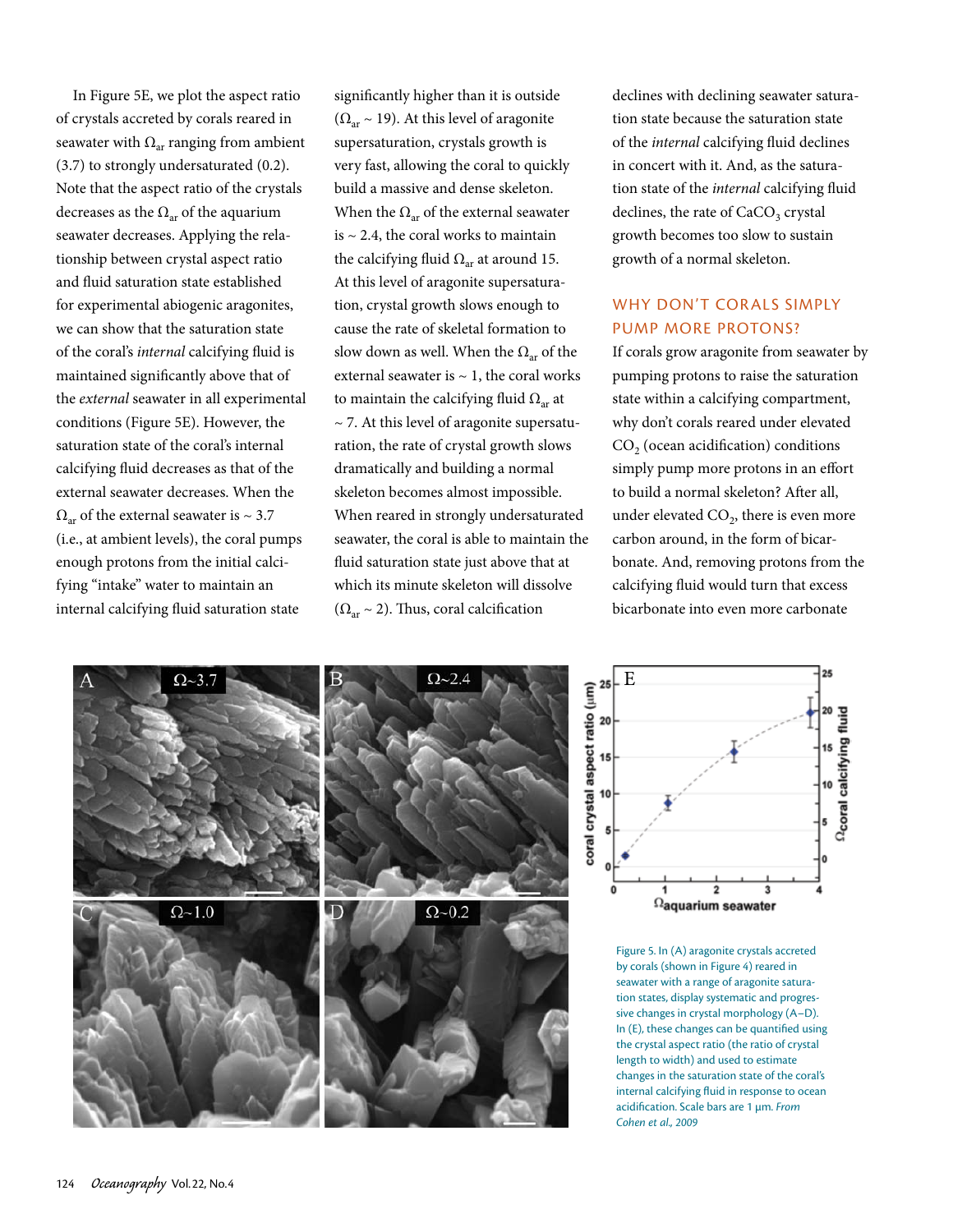ions for calcification. The answer might lie in the fact that calcification is energetically costly and the coral's energy budget is not that flexible. A coral building a normal skeleton under elevated CO<sub>2</sub> conditions would have to divert more energy to pumping protons from the calcifying fluid than a coral building a normal skeleton under ambient CO<sub>2</sub> conditions. For example, a coral reared in seawater with an aragonite saturation state of  $\sim$  3.7 ( $pCO_2 \sim 400$  ppm) would need to remove ~ 4500 nmol protons per ml of fluid to raise the  $\Omega_{ar}$ of the calcifying fluid to 19 (Figure 6). By comparison, a coral reared in seawater with a saturation state of  $\sim$  2.4 ( $pCO<sub>2</sub> \sim 740$  ppm) would have to remove > 8000 nmol protons per ml of calcifying fluid to reach  $\Omega_{ar}$  of 19.

Conversely, if the energy budget for calcification were fixed and the coral could expend only enough energy to remove 4500 nmol protons from the calcifying fluid independent of the saturation state of the "intake" water, then our calculations show that a coral reared at  $\Omega_{\text{ar}} \sim 2.4$  would be able to elevate the internal saturation state from 2.4 to about 15 (Figure 6). And a coral reared in seawater with  $\Omega_{ar}$  of 1.5 would elevate the internal saturation state to approximately 10 by removing the same number of protons. These numbers are consistent with our estimate of actual calcifying fluid saturation state based on crystal aspect ratios (Figure 5E), and suggest that corals reared under high-CO<sub>2</sub> conditions may have worked as hard, and pumped as many protons from their calcifying fluid, as corals in the ambient treatment. However, in our experimental aquaria, there appears to be a limit to the amount of work the corals will do even at the expense of building the healthy skeleton



Figure 6. Calcification achieved by removing protons from the internal calcifying fluid is energetically expensive. The energy expended in calcification is represented here by the number of protons pumped from each milliliter of calcifying fluid. Corals reared in seawater with a range of aragonite saturation states (depicted by different colors) remove the same number of protons from that seawater (4500 nmol ml<sup>-1</sup>) but achieve different calcifying saturation states (shown by grey bar). This suggests that corals reared in acidified seawater did not divert more energy to proton removal even at the expense of building a normal skeleton. In this CO<sub>2</sub>Sys calculation, the initial calcifying fluid is seawater with an initial alkalinity of 2470  $\mu$ mol kg $^{-1}$  in equilibrium

with the specified  $pCO_2$  (400, 740, or 1340 µatm). The fluid is isolated from the surrounding seawater; proton pumping elevates the alkalinity and saturation state within the calcifying space while CO<sub>2</sub> diffuses through the calicoblastic epithelium to maintain equilibrium *pCO*<sub>2</sub>. Calculations were made with a Matlab implementation of CO<sub>2</sub>Sys using constants of Mehrbach et al. (1973) refit by Dickson and Millero (1987) for carbonate, and Dickson (1990) for sulfate; input conditions are as follows: S = 30, T = 25, atmospheric pressure = 1atm. Concentrations of silicate, phosphate, ammonia and HS were set at 0. Ca and B concentrations were calculated from salinity.

that is so critical to recruitment success. This result suggests that the coral's energy budget for calcification might be limited by the availability of nutrients or food.

# The Potential Role of Nutrients and Food IN MODULATING CORAL Response to Ocean Acidification

If it is true that the coral's energy budget for calcification is limited by the availability of nutrients, then elevating the nutritional status of a coral calcifying in low-saturation-state seawater might provide the additional fuel it needs to maintain healthy calcification rates. This could be done by enhanced heterotrophic feeding or by adding moderate amounts of inorganic nutrients, such as nitrates and phosphates, to stimulate zooxanthellate photosynthesis, providing the coral with carbohydraterich photosynthate to fuel calcification.

Normally, nutrient addition stimulates zooxanthellate photosynthesis, which, under ambient  $CO<sub>2</sub>$  conditions, can lead to CO<sub>2</sub> limitation and a decline in calcification (e.g., Marubini and Davies, 1996). However, under elevated CO<sub>2</sub> conditions, nutrient addition can support increased zooxanthellate photosynthesis without reducing the total amount of carbon available for calcification. Increased photosynthesis means increased photosynthate and more energy for calcification. Therefore, combining elevated nutrients with elevated  $CO<sub>2</sub>$  could help to offset the negative impact on calcification of elevated CO<sub>2</sub> alone.

In at least four separate experiments conducted to date, five different species of coral were reared under significantly elevated  $CO<sub>2</sub>$  conditions (780–1200 ppm,  $\Omega \sim 1.5-2$ ) with the simultaneous addition of food or inorganic nutrients. Calcification rates under these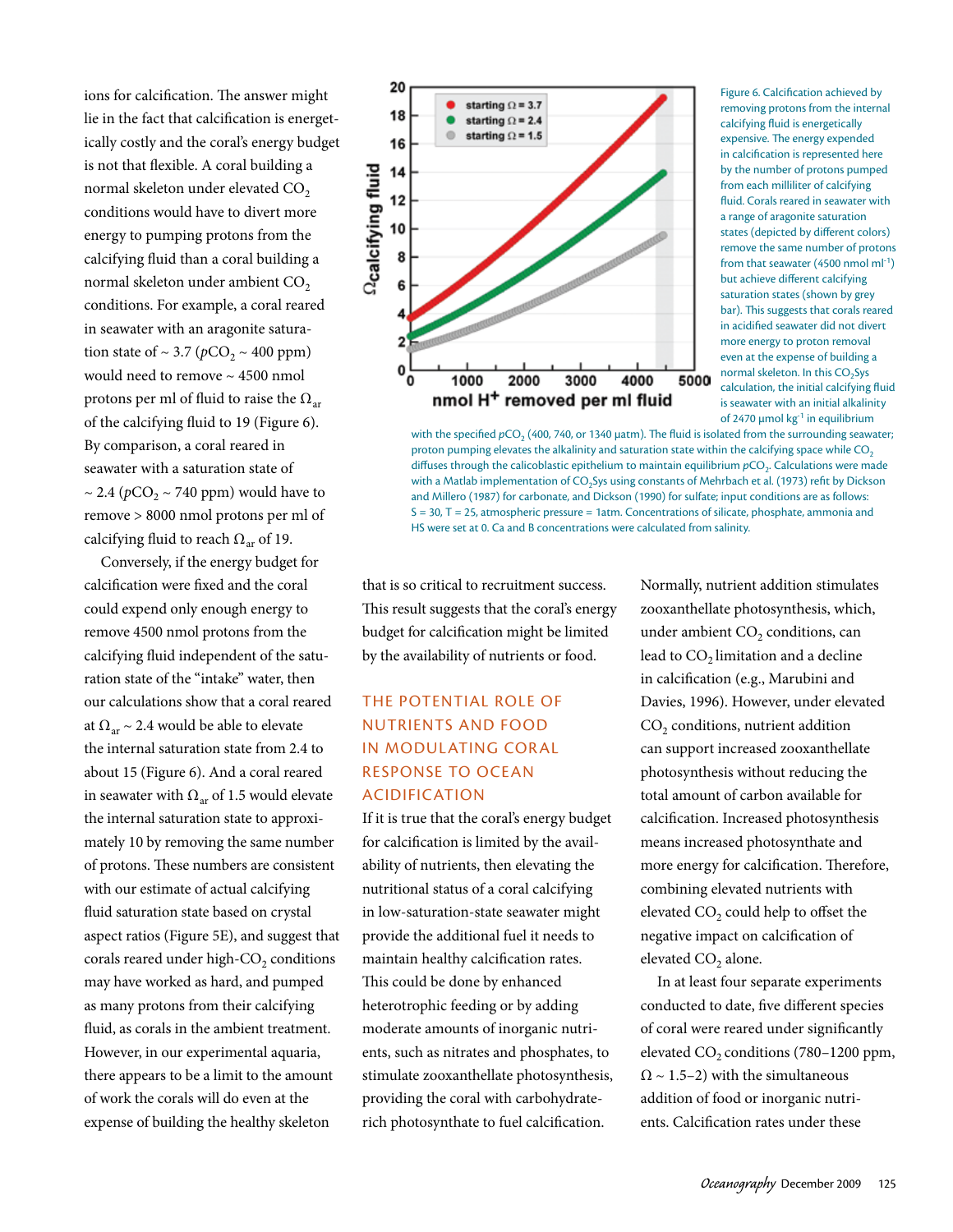conditions were maintained between 75 and 100% of those attained by corals reared under ambient CO<sub>2</sub> conditions (Langdon and Atkinson, 2005; Holcomb et al., in press; Ries et al., 2009; Cohen et al., 2010; Figure 7). These experimental results are consistent with the earlier findings of Atkinson et al. (1995), which show that nutritionally replete zooxanthellate corals in naturally lowsaturation-state seawaters are capable of accreting skeletons at rates comparable to those achieved by conspecifics in high-saturation-state seawaters.

Today, several reefs, including Galàpagos, areas of Pacific Panama, and Jarvis (southern Line Islands), experience levels of aragonite saturation equivalent to that predicted for the open ocean under two times and three times pre-industrial  $CO<sub>2</sub>$  levels (Manzello et al., 2008; Kathryn Shamberger [PMEL/NOAA] and colleagues, *pers. comm*., August 2009). Available data on coral colony growth rates on these

reefs, albeit limited, suggest that they are equivalent to and sometimes even rival those of conspecifics in areas where aragonite saturation states are naturally high, such as the western Pacific warm pool. Although no comparative data exist regarding the nutritional status of corals on these high- $CO<sub>2</sub>$  reefs, surface ocean nutrient concentrations and rates of primary and secondary production around the islands are significantly elevated compared with oligotrophic reefs. Thus, it appears likely that naturally elevated levels of inorganic nutrients and, consequently, high levels of primary and secondary production, may already be facilitating high coral calcification rates in regions with naturally high dissolved CO<sub>2</sub> levels.

If, as these experimental and field data suggest, nutrients or food can potentially lessen the severity of the impact of ocean acidification on coral calcification, does this observation change the outlook for corals and coral reefs as the ocean





becomes more acidic over this century? The answer is, probably not. Seawater saturation states across the global tropics are predicted to drop to an average of around 2.5–3 by the year 2100 (Feely et al., 2009). However, several models (e.g., Boyd and Doney, 2002) predict that this decline will not be accompanied by an elevation in surface ocean nutrient concentrations, at least in the open ocean. Enhanced stratification, reduced mixed-layer depth, and slowed circulation caused by greenhouse-gas-induced global warming will likely cause a significant reduction in surface nutrient concentrations across much of the global tropics and subtropics.

 A recent study showed that spawning female corals are significantly more susceptible to the negative effects of ocean acidification than spawning male corals (Holcomb et al., 2010). The apparent gender discrimination is likely due to the energetically costly process of egg production, leaving little energy available to the coral to temper the effects of acidification on calcification. This example highlights the compounding difficulties that corals will face as they strive to build skeletons in a high-CO<sub>2</sub> world. Climate changes that simultaneously reduce the availability of food while making it harder for corals to calcify will impact not only rates of skeletal growth but sexual reproduction, genetic diversity, and rates of recolonization, rendering coral reef ecosystems even more vulnerable to  $CO<sub>2</sub>$ -induced climate changes than they would be to ocean acidification alone.

#### Acknowledgements

The authors extend gratitude to Dan McCorkle (Woods Hole Oceanographic Institution [WHOI]), Samantha de